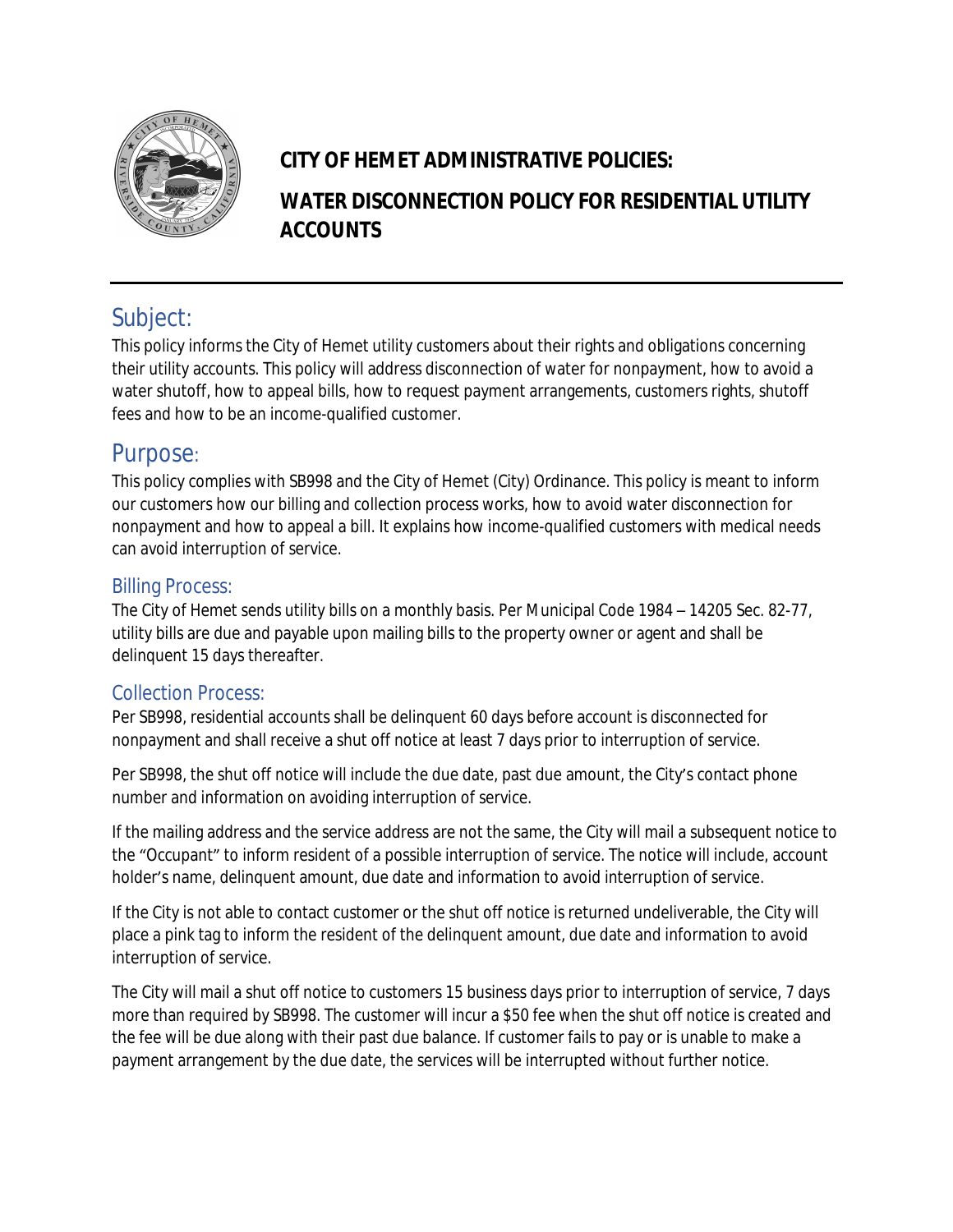#### Appeal Process:

The customer or an adult resident has the right to appeal a bill and the City will not disconnect service until the appeal process is complete.

Customer may appeal the bill in writing within 15 days of the bill date. The City will review and decide the outcome of the appeal and will notify customer within 3 business days from receiving the request.

#### Income-Qualified Customers with Medical Needs:

The City will not disconnect the water if all of the following conditions are met:

- Customer or tenant of customer submits a certification from their primary care provider that states that having the water shut off is life threatening to, or poses a serious threat to the health and safety of the resident.
- Customer provides proof that he or she is income-qualified.
- Customer is willing to enter into a payment agreement.

#### Payment Arrangements/Extensions:

Customers may request a payment arrangement or a payment extension if he/she is an income-qualified customer with medical needs. If customer does not meet these two requirements, they can request one payment extension per year.

If the customer agrees to a payment arrangement/extension, the City will offer an option that helps the customer pay off their balance and keep the services on. The arrangement will require the customer to pay the arrangement and their future bills on time to avoid interruption of service.

If the customer fails to pay the arrangement as agreed, the City will post a shut off notice 5 days prior to interruption of services and will include a \$50 shut off notice fee.

If customer fails to pay future bills, the customer will have 60 days to pay before services are disconnected for nonpayment.

#### Reconnection fees:

City of Hemet shall charge \$75.00 reconnection fee during regular business hours and \$230 for a reconnection during non-regular business hours. The City of Hemet shall be limited to charging \$50 reconnection fee during regular business hours to customers that are low income. The City can adjust these fees per the Consumer Price Index effective 1/1/2021.

#### Income-Qualified:

A customer is Income-Qualified if they are low income and bring documents showing he/she or a member of their household is recipient of: CalWORKs, CalFresh, Medi-Cal, Supplemental Security Income/State Supplementary Payment Program, California Special Supplemental Nutrition Program for Women, Infants and Children

#### Occupants:

City of Hemet shall inform occupants of a multi-unit residential structure 15 days prior to a water shutoff. The customer will incur a \$50 fee for notifying the first 3 occupants and then \$10 for notifying